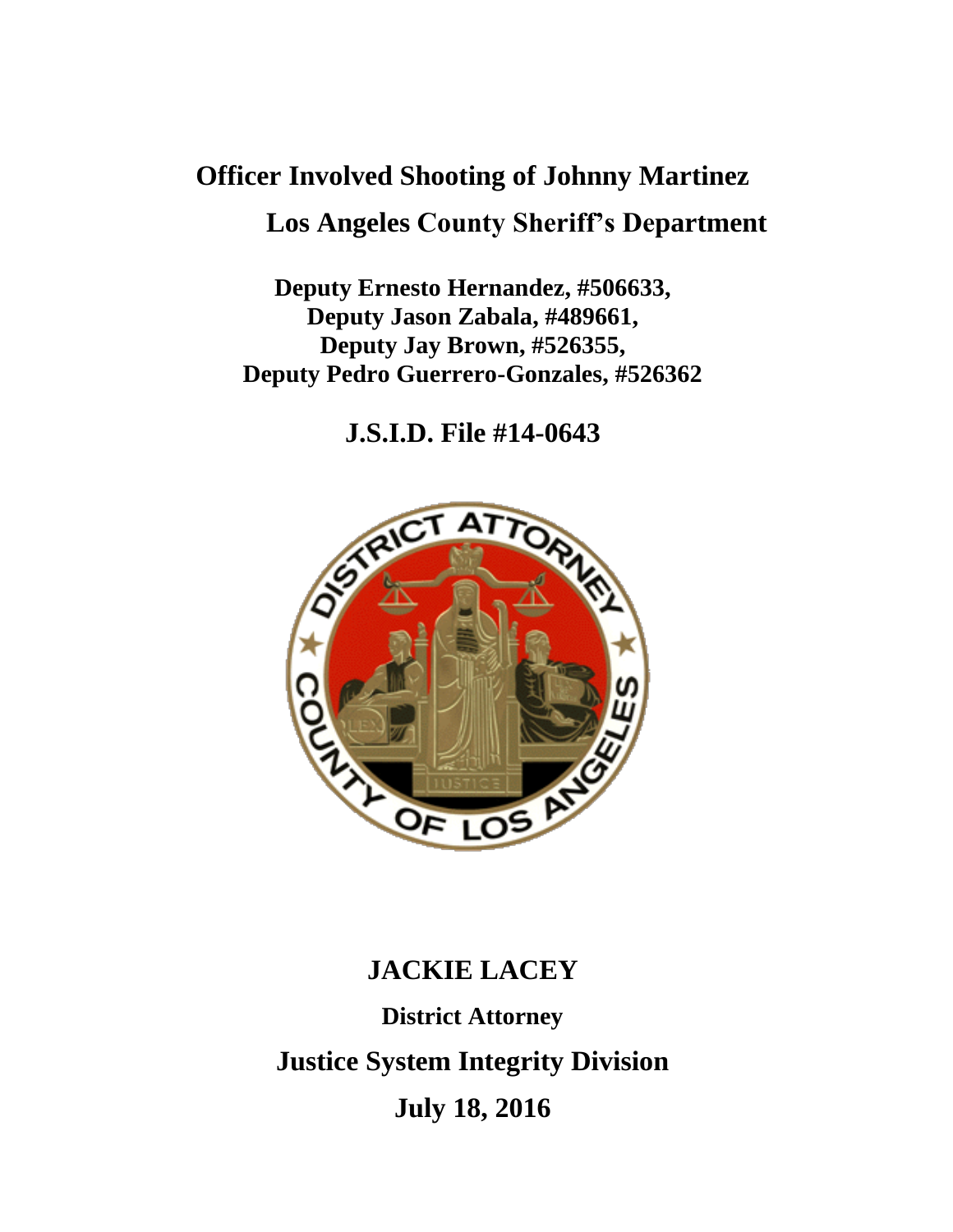#### **MEMORANDUM**

- TO: CAPTAIN STEVEN KATZ Los Angeles County Sheriff's Department Homicide Bureau 1 Cupania Circle Monterey Park, California 91755
- FROM: JUSTICE SYSTEM INTEGRITY DIVISION Los Angeles County District Attorney's Office
- SUBJECT: Officer Involved Shooting of Johnny Martinez J.S.I.D. File #14-0643 L.A.S.D. File #014-15357-2172-013
- DATE: July 18, 2016

The Justice System Integrity Division of the Los Angeles County District Attorney's Office has completed its review of the October 4, 2014, fatal shooting of Johnny Martinez by Los Angeles County Sheriff's Department (LASD) Deputies Ernesto Hernandez, Jason Zabala, Jay Brown and Pedro Guerrero-Gonzales. We have concluded that the above deputies acted lawfully in selfdefense and in defense of others.

The District Attorney's Command Center was notified of the shooting at approximately 7:35 p.m., on October 4, 2014. The District Attorney Response Team responded to the location. They were given a briefing regarding the circumstances surrounding the shooting and a walk-through of the scene.

The following analysis is based on investigative reports, audio recordings of interviews, firearm analysis reports, fingerprint reports, forensic analysis reports, the autopsy report, crime scene diagrams and sketches, photographic evidence, and witness statements submitted to this office by LASD Detectives Tracy Healy and Eduardo Aguirre. The voluntary statements of all involved deputies were considered as part of this analysis.

## **FACTUAL ANALYSIS**

On October 4, 2014, at approximately 7:00 p.m., LASD Deputies Ernesto Hernandez, Jason Zabala, Jay Brown and Pedro Guerrero-Gonzales responded to 1153 E. 75<sup>th</sup> Street in the County of Los Angeles in response to a radio call of an assault with a deadly weapon.<sup>1</sup> The informant had indicated to dispatch that his father was stabbed in the head by a neighbor.

<sup>&</sup>lt;sup>1</sup> All four deputies arrived at the location in marked black and white LASD patrol vehicles, and all were dressed in Class A uniforms, clearly identifying them as police officers.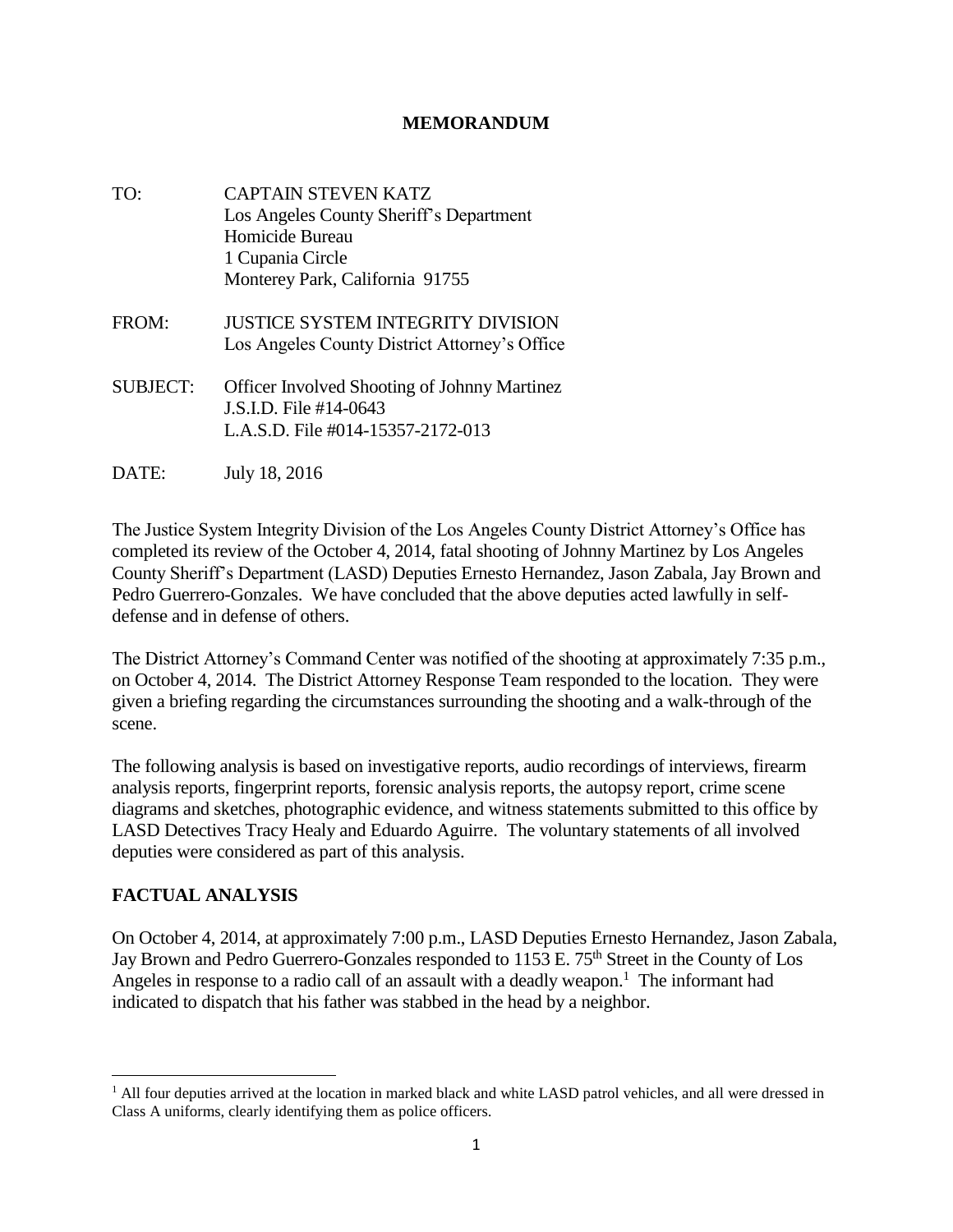Zabala and Guerrero were the first unit to arrive at the location. Upon their arrival, Guerrero observed a man, later identified as Jose Hernandez, standing on the sidewalk, bleeding from the right side of his head.<sup>2</sup> Jose told Guerrero, in Spanish, he had just been stabbed in the head by his neighbor, later identified as Johnny Martinez.<sup>3</sup> Jose then directed Guerrero to Martinez' location in the rear of a driveway adjacent to Jose's residence.

Deputies Hernandez and Brown arrived at the location during Guerrero's conversation with Jose. Guerrero briefed them and Zabala on what Jose told him. Martinez' parents, Roberto and Antonia, approached the deputies and Roberto made a brief statement to Guerrero and Hernandez.<sup>4</sup> Antonia advised deputies that Martinez was no longer armed with a knife and she walked away from the deputies towards the rear driveway.

Jose told Guerrero that Martinez was to the rear of the driveway. As the deputies walked down the driveway, they observed Martinez sitting on a small porch to the rear of the driveway.<sup>5</sup> The deputies approached Martinez in order to conduct an investigation into the assault with a deadly weapon radio call.<sup>6</sup> Martinez was facing the deputies and had his hands in his lap when deputies initially approached him.

Zabala and Hernandez approached Martinez. Hernandez recognized Martinez from a prior contact within the last year, and attempted to engage him in conversation.<sup>7</sup> Hernandez asked Martinez, "Hey dude, don't you remember me?" Martinez replied, "Fuck you, get away." Hernandez ordered Martinez to stand up and place his hands behind his back. Martinez ignored these commands. Martinez began screaming, "Fuck you, get away, I'm not going to go with you! No, no, no!" Hernandez attempted to grab Martinez' right arm and placed his other hand on Martinez' shoulder. Martinez reached under his right leg with his right hand, producing a 6" to 8" knife.<sup>8</sup> Guerrero shouted, "He's got a knife!" and Brown yelled, "Knife!" Hernandez took a couple of steps backward as Martinez swung the knife at Hernandez' face while still seated, from a distance of one to two feet, nearly striking him.

Guerrero drew his service weapon and ordered Martinez to drop the knife several times. Antonia attempted to intervene, but was ordered to stand back. Hernandez then ordered Brown to deploy his Taser on Martinez. Brown shot Martinez with his Taser while Martinez was still sitting on the step from a distance of six to eight feet away. Both prongs stuck in Martinez' upper torso, but did not

<sup>&</sup>lt;sup>2</sup> Jose Hernandez will be referred to as "Jose" for clarity.

<sup>&</sup>lt;sup>3</sup> Zabala also observed the injuries to Jose, but does not speak Spanish, and was unable to understand his statements to Guerrero at that time. Deputy Hernandez overheard Jose's statement and observed the injuries.

<sup>4</sup> Roberto Martinez will be referred to as "Roberto" and Antonia Martinez will be referred to as "Antonia" for clarity.

<sup>5</sup> Martinez was 6'1 tall and weighed approximately 312 pounds. He was wearing shorts and no shirt when initially observed by the deputies.

<sup>&</sup>lt;sup>6</sup> A tactical plan was created prior to approaching Martinez. Hernandez was assigned to be "lethal," Guerrero was assigned to be "hands on," Brown was assigned to be "less lethal/Taser," and Zabala was assigned to be "hot radio" and "back up lethal."

<sup>&</sup>lt;sup>7</sup> Hernandez had previously handled a call at the same location. At that time, Antonia advised him that Martinez was upset because she did not want to give him money to buy marijuana. Antonia wanted Martinez to leave, and Hernandez was eventually able to persuade Martinez to leave the location.

<sup>8</sup> Brown described the knife as having a black handle, similar to a steak knife.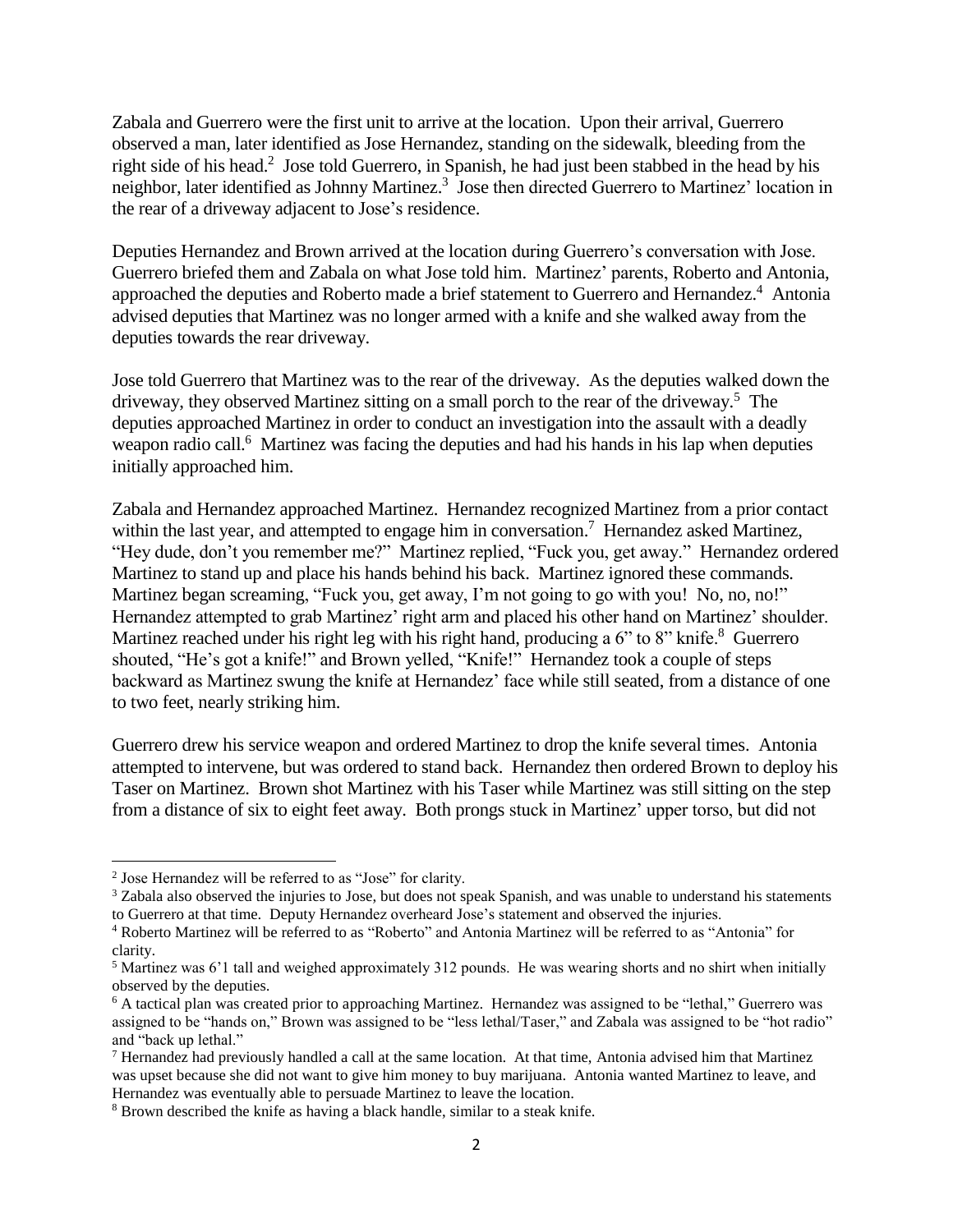appear to have any effect on him. Martinez stood up as he pulled out the Taser prongs, still holding the knife in his right hand.

Zabala and Hernandez ordered Martinez to, "Stop fighting" with them and to drop the knife. Hernandez then sprayed Martinez in his face with a four to five second burst of his department issued pepper spray. Martinez wiped his face with his left hand, still holding the knife in his right hand. The spray did not appear to have any effect on Martinez. Zabala removed his service weapon from his holster and ordered Martinez to drop the knife approximately eight or nine times. Brown ordered Martinez to drop the knife approximately ten times. Guerrero and Hernandez also ordered Martinez to drop the knife repeatedly. Martinez did not drop the knife, instead looking at the four deputies and then charging towards Brown and Guerrero.

Brown observed Martinez "running towards him," with the knife raised above his head. Brown had his back to a fence and believed Martinez was going to kill him. In fear for his safety and that of Guerrero, Brown fired what he believed were two to four rounds from his service weapon. When Martinez did not stop charging, Brown reassessed and fired what he believed were an additional three to four rounds until Martinez fell to the ground.<sup>9</sup>

Guerrero also fired his service weapon in fear that Martinez would strike him with the knife, reloading and firing additional rounds when Martinez continued lunging towards him after the initial shots were fired. Guerrero was unsure how many rounds he fired in total.<sup>10</sup>

Zabala fired three rounds from his service weapon in fear for his and his fellow deputies' safety. Zabala then fired an additional three rounds when Martinez continued moving towards them after the initial rounds had been fired.<sup>11</sup>

Hernandez, fearing for the safety of his fellow deputies, fired what he believed were three to four rounds from his service weapon from a distance of eight to ten feet away. Seeing that Martinez was not going down, Hernandez then re-assessed and fired what he believed were an additional three to four rounds until the threat was over.<sup>12</sup>

Once Martinez was on the ground, paramedics were immediately summoned.

Jose was struck in his upper leg by an errant bullet or bullet fragment during the officer involved shooting, and was transported to the hospital. Jose was interviewed at the hospital, and told detectives that Martinez had been armed with two small kitchen knives when he assaulted Jose without provocation. After the assault, Martinez forced his way into Jose's residence, causing Jose to flee. Jose instructed his son, Edwin Hernandez, to call 9-1-1.<sup>13</sup> Jose directed deputies to Martinez' location, and heard deputies issuing commands in English. Jose does not speak English, so he did not know what commands were issued, but indicated it did not appear that Martinez was following them. Jose then observed one of the deputies using a Taser on Martinez.

<sup>9</sup> Ballistics analysis indicates Brown fired a total of five rounds.

<sup>&</sup>lt;sup>10</sup> Ballistics analysis indicates Guerrero fired a total of 15 rounds.

<sup>&</sup>lt;sup>11</sup> Ballistics analysis confirms that Zabala fired a total of six rounds.

<sup>&</sup>lt;sup>12</sup> Ballistics analysis indicates Hernandez fired a total of eight rounds.

<sup>&</sup>lt;sup>13</sup> Edwin Hernandez will be referred to as "Edwin" for clarity.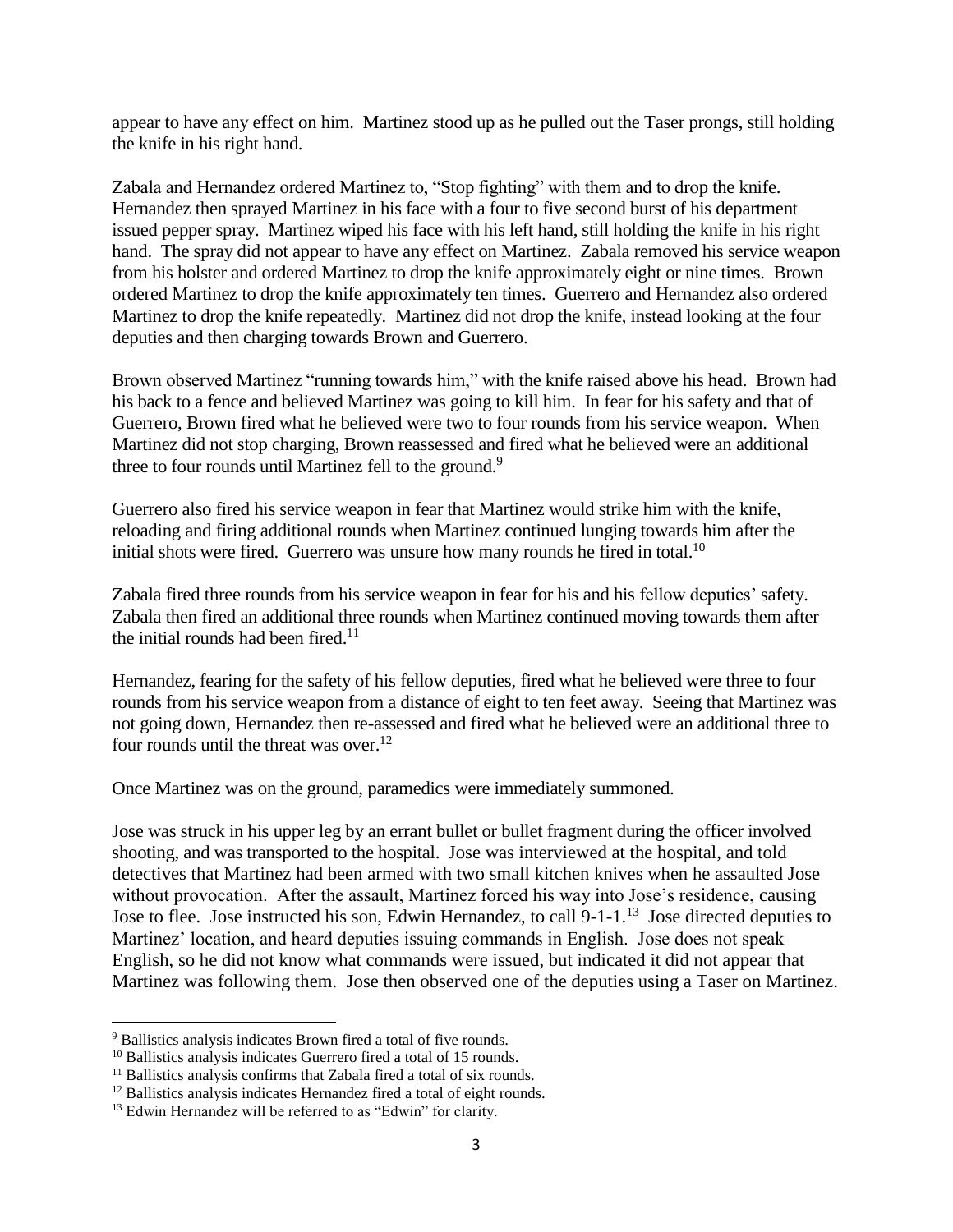Jose then heard gunfire, but did not actually observe any of the deputies firing at Martinez. Jose felt a sharp pain in his left leg and collapsed after hearing shots fired.

Edwin Hernandez was interviewed and indicated he had witnessed Martinez attack his father with two knives in his hands. Shortly thereafter, Martinez forced his way into their residence. Edwin had to go inside the residence to call 9-1-1. While inside, he saw Martinez' parents enter the residence and attempt to restrain Martinez. Martinez went into their kitchen and grabbed a knife from the sink which was approximately six inches long. Edwin saw deputies arrive and issue commands to Martinez in English. Edwin indicated Martinez spoke English and appeared to understand the commands but did not comply. Edwin saw a knife in Martinez' right hand. Edwin heard deputies ordering Martinez to, "Put down the knife," and "Let go of the knife" repeatedly, but Martinez did not let go of the knife. Edwin became fearful and looked away. He heard gunshots but did not see any deputies firing their weapons. Edwin did not see or hear a Taser being deployed. Edwin further told investigators that Martinez' parents seemed to be afraid of him and had warned Edwin that Martinez was "crazy, sick in his head" and that he "did not know what he was doing."

Edwin's brother, Joe Hernandez, was also interviewed, and indicated he saw Martinez attack his father, saw and heard deputies ordering Martinez to stand up, saw Martinez fail to comply and saw what he thought were scissors in Martinez' hands.<sup>14</sup> He observed a deputy Taser Martinez and then saw deputies firing their service weapons. Joe thought Martinez was still seated when deputies began firing.

Investigators and criminalists responded to the location and observed pepper spray residue located on the wall behind Martinez' body.<sup>15</sup> Electrode wires and electrodes (Taser prongs) were recovered near Martinez' body along with small green plastic pieces from the Taser. Additionally, Martinez had the black handle portion of a knife in his hand. The handle appeared to be broken as well as separated from the metal portion of the blade.

A canvass of the neighborhood was conducted. Maria De Jesus Hernandez and Maria Guadalupe both indicated that they heard an altercation from the direction of Jose's residence and later observed deputies responding. Both heard deputies yell, "He has a knife! He has a knife!" followed by the sound of a Taser being deployed. They later heard gunshots. Neither witnessed the deputies firing their weapons. Eloise Daniels observed Jose and Martinez arguing and pushing each other from across the street. She observed deputies responding and attempting to talk to Martinez. She then heard a deputy say, "knife" and observed a knife in Martinez' hand. She went inside her residence, and then heard what sounded to her like a Taser being deployed, followed immediately by gunfire. Daniels did not see any of the deputies firing their weapons. Johnotte Hearn and Shanece Champion each heard what they believed was a Taser being deployed, followed by gunshots. Neither observed the deputies firing their weapons.

<sup>&</sup>lt;sup>14</sup> Joe Hernandez will be referred to as "Joe" for clarity.

<sup>&</sup>lt;sup>15</sup> Chemical analysis later confirmed that the stains contained the chemicals utilized in the production of aerosol pepper spray devices, as well as ultraviolet dye used in pepper spray to aid in the detection of residue. Ultraviolet residue was detected on Martinez' left ear and cheek as well as a weaker fluorescence on Martinez' right cheek, chin and the top of his head during a subsequent examination of Martinez' body by a criminalist from the Medical Examiner's Office prior to the autopsy. Hernandez' department issued pepper spray was also tested and found to be empty, consistent with his statement that he deployed the spray at Martinez.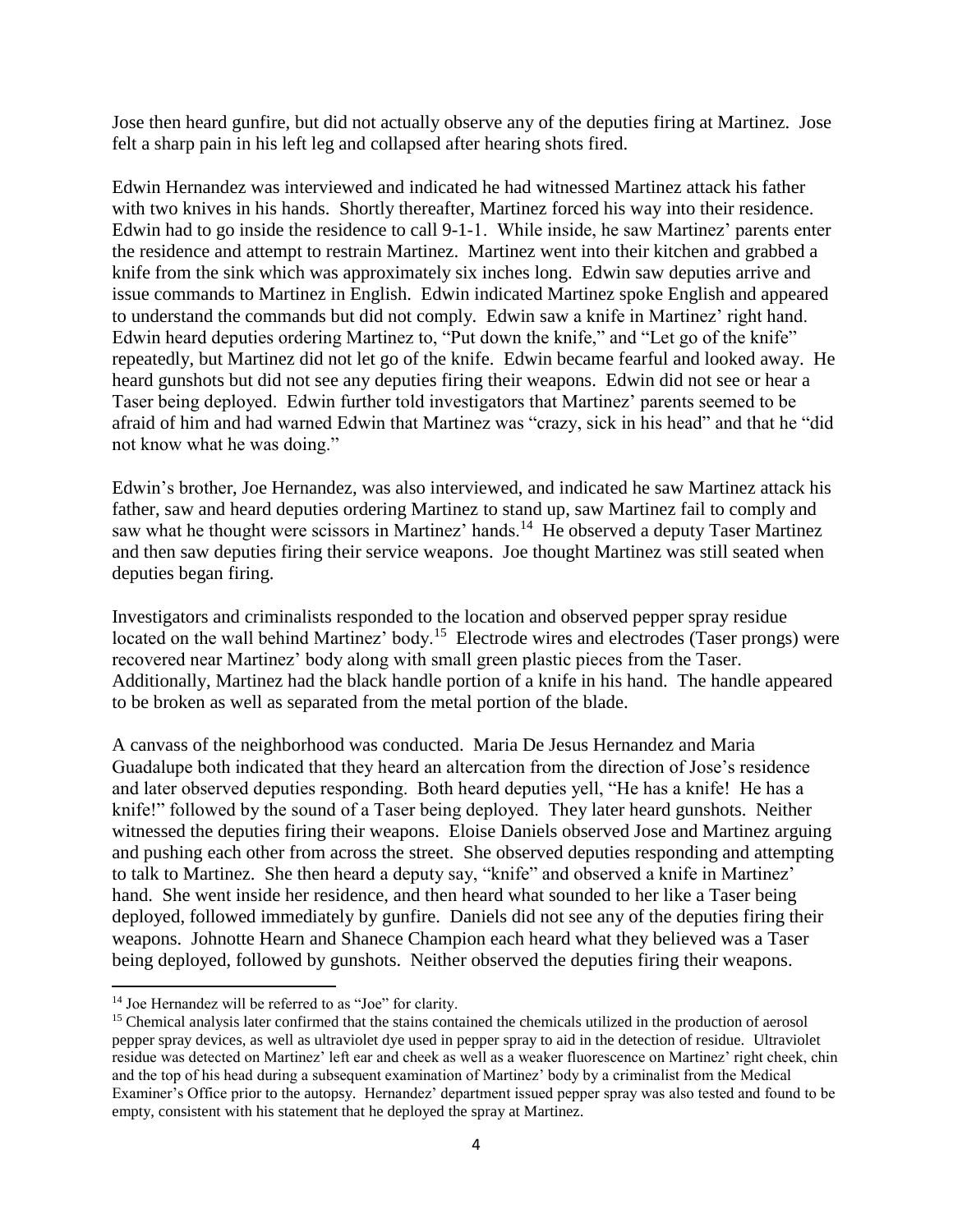Roberto was also interviewed at the location. He advised investigators that he observed a knife in Martinez' hand when he was shot. He further stated that Martinez was schizophrenic and while in Roberto's residence prior to the altercation, Martinez had been yelling at Roberto, "Let's go! Let's go! Aren't you scared? They're going to kill us!" Martinez then walked outside and hit Jose, and seemed to want to hit Roberto as well. Roberto indicated that Martinez would become paranoid on occasion. Martinez' condition seemed to have worsened recently and he was acting more abnormally, hearing voices and talking to himself. After Martinez struck Jose, Martinez was able to force his way past Roberto into Jose's residence. Martinez went into the kitchen, and Roberto believed he was looking for a knife. When deputies approached Martinez, Roberto observed him holding a 6" to 8" knife in the air, which Roberto believed he had taken from Jose's kitchen.<sup>16</sup> Roberto heard deputies screaming for Martinez to drop the knife. Martinez also started screaming. Roberto observed Martinez quickly stand up holding the knife. Roberto then observed deputies firing their weapons at Martinez.

Antonia was interviewed at Century Station after the shooting. She advised investigators that she had seen Martinez strike Jose and she instructed Jose's sons to call the police. She saw Martinez follow Jose into his residence. When deputies arrived, she walked to the steps where Martinez was sitting and observed he had a knife. Antonia was told by the police to move to the back of the location. Antonia saw Martinez stand up while holding a knife in his left hand. She heard deputies ordering him to drop the knife in Spanish, then heard gunshots. Antonia did not see the shooting. Antonia told investigators Martinez was schizophrenic, but denied he was violent. Antonia confirmed she had called the police regarding her son previously when he went to hug her, but ended up hurting her. Antonia also confirmed that she had told Jose's sons to stay away from Martinez to avoid an altercation.

An autopsy was conducted on October 6, 2014, by Deputy Medical Examiner Ogbanna Chinwah. Dr. Chinwah attributed the cause of death to multiple gunshot wounds to the chest, abdomen, back, upper and lower extremities as well as a gunshot wound to the right hand. During his examination, Chinwah noted a dart puncture on Martinez' lower left abdomen, consistent with a Taser probe. Chinwah indicated that the gunshot wounds to the back of Martinez' body were consistent with Martinez being spun by the impact of earlier shots, resulting in later rounds hitting the back of his body.<sup>17</sup> A toxicology analysis done at the time of the autopsy did not detect any narcotics, but did reveal that Martinez had .02% blood alcohol in his system at the time of his death.

#### **LEGAL ANALYSIS**

California law permits the use of deadly force in self-defense or in the defense of others if it reasonably appears to the person claiming the right of self-defense or the defense of others that he actually and reasonably believed that he or others were in imminent danger of great bodily injury or death. Penal Code § 197; *People v. Randle* (2005) 35 Cal.4th 987, 994 (overruled on another ground

<sup>&</sup>lt;sup>16</sup> Subsequent comparison of the knives located in Jose's kitchen found them to be the same type and brand as that found in Martinez' hand.

<sup>&</sup>lt;sup>17</sup> Dr. Chinwah provided this opinion when questioned by Detective Aguirre on January 20, 2016.